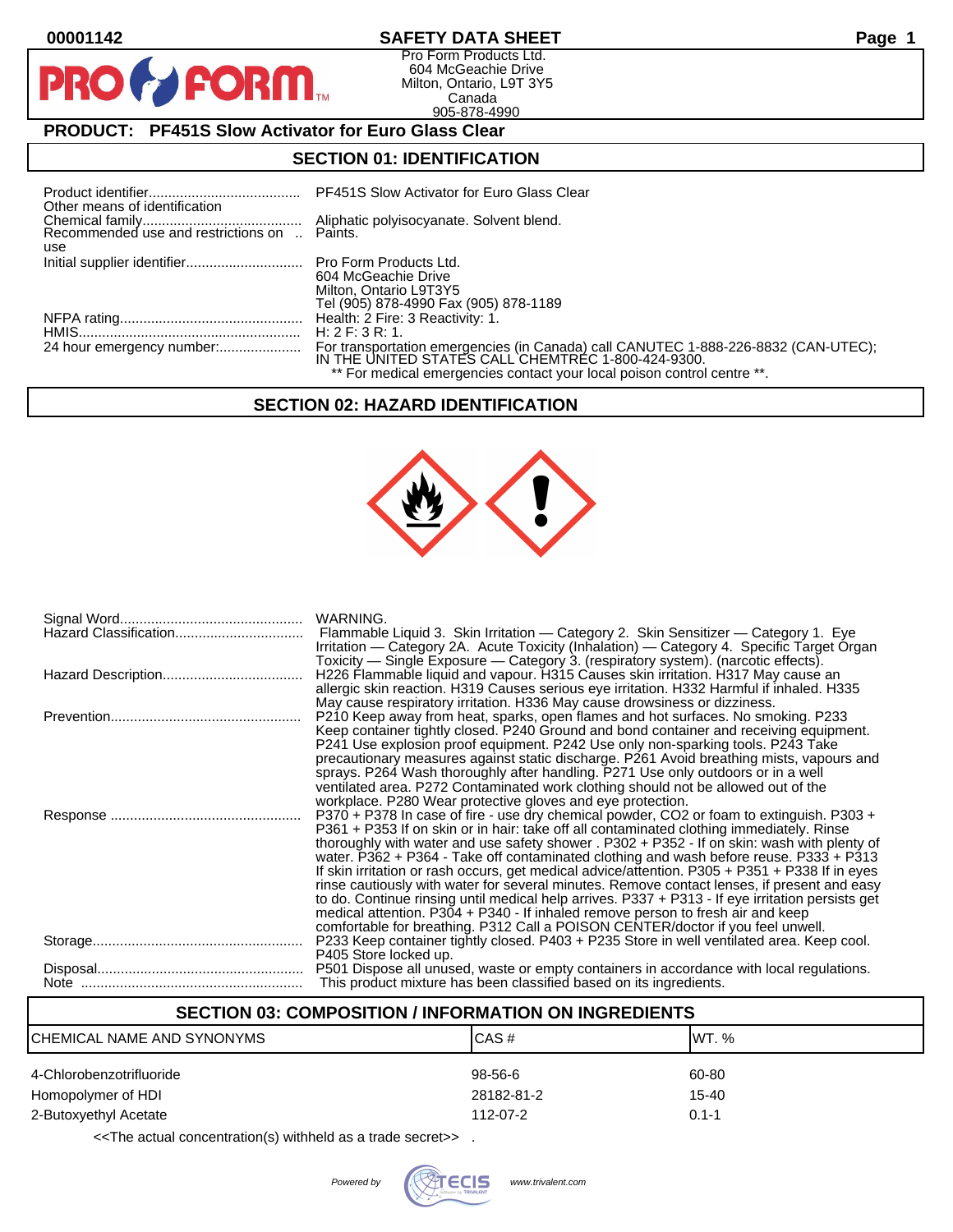# **SECTION 04: FIRST-AID MEASURES**

|                                                                  | In case of contact, immediately flush eyes, keeping eyelids open, with plenty of water for at<br>least 15 minutes. Check for and remove any contact lenses, if safe and easy to do so.                                                                                                                                                                                                                                                  |
|------------------------------------------------------------------|-----------------------------------------------------------------------------------------------------------------------------------------------------------------------------------------------------------------------------------------------------------------------------------------------------------------------------------------------------------------------------------------------------------------------------------------|
|                                                                  | Consult a physician if irritation continues.<br>Immediately remove all contaminated clothing; flush skin with water for at least 15 minutes.<br>Wash clothing before reuse. If irritation persists, seek medical attention.                                                                                                                                                                                                             |
|                                                                  | If inhaled, remove to fresh air. If not breathing, give artificial respiration. If breathing is                                                                                                                                                                                                                                                                                                                                         |
|                                                                  | difficult, give oxygen, obtain medical attention.<br>Rinse mouth with water. Do not induce vomiting. If spontaneous vomiting occurs have<br>victim lean forward with head down to prevent aspiration of fluid into the lungs. Never give                                                                                                                                                                                                |
| Most important symptoms and effects,<br>whether acute or delayed | anything by mouth to an unconscious person.<br>Harmful if swallowed, in contact with skin or if inhaled. Can cause skin sensitization.<br>Causes skin and eye irritation. Symptoms may include stinging, tearing, redness, swelling,<br>and blurred vision. Direct contact with eyes may cause temporary irritation. High vapour                                                                                                        |
|                                                                  | concentrations may be irritating to the respiratory tract. Vapors have a narcotic effect and<br>may cause headache, fatique, dizziness and nausea.<br>Treat victims symptomatically. Eye: stain for evidence of corneal injury. If cornea is<br>burned, instill antibiotic steroid preparation frequently. Workplace vapours have produced<br>reversible corneal epithelial edema impairing vision. Skin: this compound is a known skin |
|                                                                  | sensitizer. Treat symptomatically as for contact dermatitis or thermal burns. If burned, treat<br>as thermal burn. In all cases, if irritation persists seek medical attention. In the event of an<br>incident involving this product ensure that medical authorities are provided a copy of this<br>safety data sheet. Contains a respiratory sensitizer $\omega$ <0.1%.                                                               |

#### **SECTION 05: FIRE-FIGHTING MEASURES**

| Suitable and unsuitable extinguishing                             | Dry chemical. Carbon dioxide. Foam. In cases of larger fires, water spray should be used.                                                                                                                                                                                                                                                                                                                                                                                   |
|-------------------------------------------------------------------|-----------------------------------------------------------------------------------------------------------------------------------------------------------------------------------------------------------------------------------------------------------------------------------------------------------------------------------------------------------------------------------------------------------------------------------------------------------------------------|
| media                                                             | Do not use water in a jet.                                                                                                                                                                                                                                                                                                                                                                                                                                                  |
| Specific hazards arising from the                                 | Flammable liquid. Thermal decomposition products are toxic. May include: Oxides of                                                                                                                                                                                                                                                                                                                                                                                          |
| hazardous product, such as the nature of                          | carbon (CO, CO2). Oxides of nitrogen. Isocyanates. Dense black smoke. Other potentially                                                                                                                                                                                                                                                                                                                                                                                     |
| any hazardous combustion products                                 | toxic fumes.                                                                                                                                                                                                                                                                                                                                                                                                                                                                |
| Special protective equipment and<br>precautions for fire-fighters | Firefighter should be equipped with self-contained breathing apparatus and full protective<br>clothing to protect against potentially toxic and irritating fumes. Solvent vapours may be<br>heavier than air and may build up and travel along the ground to an ignition source, which<br>may result in a flash back to the source of the vapours. Cool fire-exposed containers with<br>cold water spray. Heat will cause pressure buildup and may cause explosive rupture. |

#### **SECTION 06: ACCIDENTAL RELEASE MEASURES**

| Personal precautions, protective<br>equipment and emergency procedures | Isolate area and keep unauthorized people away. Do not walk through spilled material.<br>Wear recommended protective equipment. Ventilate. Open windows and doors to allow<br>air circulation. Dike area to prevent spreading. The use of absorbent socks or spill pillows may be required. Stop leak if safe to do so. Prevent runoff into drains, sewers, and other<br>waterways. Use non-sparking tools and equipment to pick up the spilled material.                                                                                                                                                                                                                                                                                                                                                                                           |
|------------------------------------------------------------------------|-----------------------------------------------------------------------------------------------------------------------------------------------------------------------------------------------------------------------------------------------------------------------------------------------------------------------------------------------------------------------------------------------------------------------------------------------------------------------------------------------------------------------------------------------------------------------------------------------------------------------------------------------------------------------------------------------------------------------------------------------------------------------------------------------------------------------------------------------------|
| Methods and materials for containment<br>and cleaning up               |                                                                                                                                                                                                                                                                                                                                                                                                                                                                                                                                                                                                                                                                                                                                                                                                                                                     |
|                                                                        | If temporary control of isocyanate vapour is required, a blanket of protein foam may be<br>placed over spill. If transportation spill occurs in United States, call Chemtrec<br>1-800-424-9300. If transportation spill occurs in Canada, call Canutec at (613) 996-6666.                                                                                                                                                                                                                                                                                                                                                                                                                                                                                                                                                                           |
|                                                                        | Large quantities may be pumped into closed, but not sealed, containers for disposal.<br>Cover spill area with suitable absorbent material (e.g., sand, earth, sawdust, vermiculite,<br>Oil-Dri, Kitty Litter, etc.). Saturate absorbent material with neutralizing solution.<br>Recommended portion is ten parts neutralizing solution to one part spilled material.<br>Suggested neutralization solution: $90\%$ water + 5% concentrated ammonia + 5% detergent<br>(dish soap). Add an additional layer of absorbent material. Use shovel to move absorbent<br>material around to ensure that all spilled material comes in contact with the neutralizing<br>solution. Shovel all absorbed material, including absorbent socks or spill pillows, into an<br>appropriate salvage drum. Add further amounts of neutralizing solution. Allow to stand |
|                                                                        | (covered loosely) for 48 to 72 hours, to allow any gases to escape.<br>Decontaminate spill area with decontamination solution. Area can then be washed with<br>soap and water.                                                                                                                                                                                                                                                                                                                                                                                                                                                                                                                                                                                                                                                                      |

## **SECTION 07: HANDLING AND STORAGE**

Precautions for safe handling.................... Keep away from heat, sparks, and open flame. Ground handling equipment. Always adopt precautionary measures against build-up of static which may arise from appliances, handling and the containers in which product is packed. Avoid skin and eye contact. Avoid breathing vapours or mist. Use adequate ventilation. Wear respiratory protection if material is heated, sprayed, used in confined space, or if exposure limit is exceeded. Keep container closed when not in use. Handle and open container with care. Do not reseal if contamination is suspected. Employees should wash hands and face before eating or drinking.

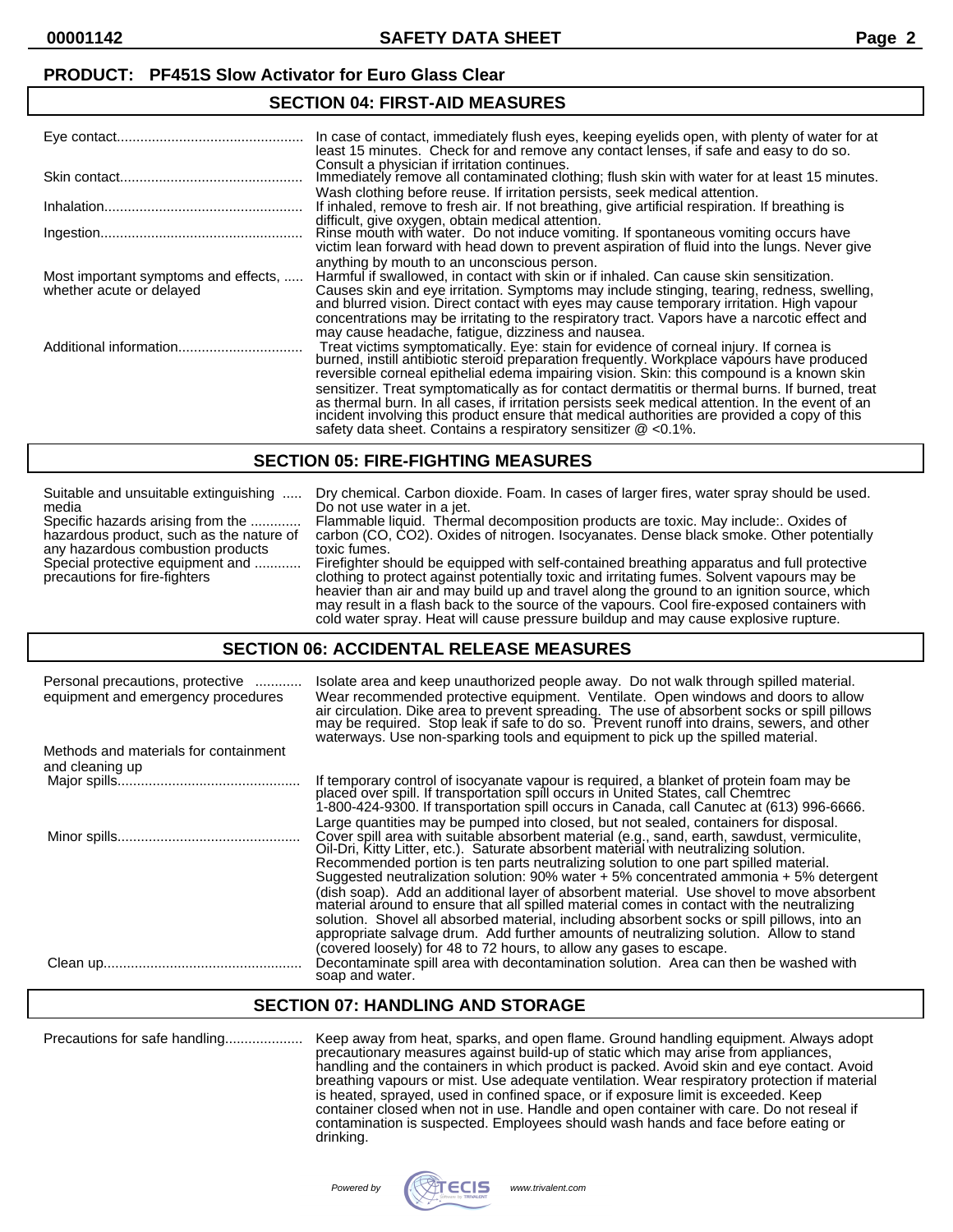#### **PRODUCT: PF451S Slow Activator for Euro Glass Clear**

#### **SECTION 07: HANDLING AND STORAGE**

Conditions for safe storage, including any Keep away from heat, sparks, and open flames. Store in a cool, dry and well ventilated incompatibilities area. Store in tightly closed containers to prevent moisture contamination. Avoid: Water, Amines, Strong bases, Alcohols, Copper alloys. Do not store above 40 deg c.

#### **SECTION 08: EXPOSURE CONTROLS / PERSONAL PROTECTION**

| <b>INGREDIENTS</b>                                                | TWA              | <b>ACGIH TLV</b><br><b>STEL</b>                                                                                                                                                                                                                                                                                                                                                                                                                                                                                                                                                                                                                                                                                                                                                                                                                                        | <b>OSHA PEL</b><br><b>PEL</b> | STEL            | <b>NIOSH</b><br><b>REL</b> |
|-------------------------------------------------------------------|------------------|------------------------------------------------------------------------------------------------------------------------------------------------------------------------------------------------------------------------------------------------------------------------------------------------------------------------------------------------------------------------------------------------------------------------------------------------------------------------------------------------------------------------------------------------------------------------------------------------------------------------------------------------------------------------------------------------------------------------------------------------------------------------------------------------------------------------------------------------------------------------|-------------------------------|-----------------|----------------------------|
| 4-Chlorobenzotrifluoride                                          | Not established  | Not established                                                                                                                                                                                                                                                                                                                                                                                                                                                                                                                                                                                                                                                                                                                                                                                                                                                        | Not established               | Not established | Not established            |
| Homopolymer of HDI                                                | $5 \text{ mg/m}$ | Not established                                                                                                                                                                                                                                                                                                                                                                                                                                                                                                                                                                                                                                                                                                                                                                                                                                                        | $5 \text{ mg/m}$ 3            | Not established | $5 \text{ mg/m}$           |
| 2-Butoxyethyl Acetate                                             | 20 ppm TLV       | Not established                                                                                                                                                                                                                                                                                                                                                                                                                                                                                                                                                                                                                                                                                                                                                                                                                                                        | Not established               | Not established | 5 ppm                      |
| Appropriate engineering controls<br>Personal Protective Equipment |                  | Ventilate adequately. Exhaust air may need to be cleaned by scrubbers or filters to reduce environmental contamination. Vent work area to ensure airborne concentrations are below<br>the current occupational exposure limits. Avoid breathing mists; if general ventilation or<br>local exhaust is inadequate, persons exposed to mists should wear approved breathing<br>devices. Explosion-proof exhaust ventilation.                                                                                                                                                                                                                                                                                                                                                                                                                                              |                               |                 |                            |
|                                                                   |                  | Whenever concentrations of isocyanates exceed the exposure limit or are not known,<br>respiratory protection must be worn. Be sure to use NIOSH approved respirator or<br>equipment. Do not exceed the use limits of the respirator. The use of a positive pressure<br>air supplied respirator is mandatory when airborne concentrations are not known or<br>airborne solvent levels are 10 times the appropriate exposure limit or spraying is performed<br>in a confined space or with limited ventilation.                                                                                                                                                                                                                                                                                                                                                          |                               |                 |                            |
|                                                                   |                  | Chemical safety goggles. Chemical safety goggles and full faceshield if a splash hazard<br>exists.                                                                                                                                                                                                                                                                                                                                                                                                                                                                                                                                                                                                                                                                                                                                                                     |                               |                 |                            |
|                                                                   |                  | Wear skin protection equipment. The selection of skin protection equipment depends on<br>the nature of the work to be performed. Contact glove supplier for recommendations.                                                                                                                                                                                                                                                                                                                                                                                                                                                                                                                                                                                                                                                                                           |                               |                 |                            |
|                                                                   |                  | Wear adequate protective clothes. Wear long sleeves and trousers to prevent dermal                                                                                                                                                                                                                                                                                                                                                                                                                                                                                                                                                                                                                                                                                                                                                                                     |                               |                 |                            |
|                                                                   |                  | exposure.<br>Safety boots per local regulations.<br>Eye wash facility and emergency shower should be in close proximity. Employees should<br>wash their hands and face before eating, drinking, or using tobacco products.                                                                                                                                                                                                                                                                                                                                                                                                                                                                                                                                                                                                                                             |                               |                 |                            |
|                                                                   |                  | Exposure levels must be monitored by accepted monitoring techniques to ensure that the                                                                                                                                                                                                                                                                                                                                                                                                                                                                                                                                                                                                                                                                                                                                                                                 |                               |                 |                            |
|                                                                   |                  | TLV is not exceeded.<br>Medical supervision of all employees who handle or come in contact with isocyanates is<br>recommended. These should include preemployment and periodic medical examinations<br>with pulmonary function test (FEC, FVC as a minimum). Persons with asthmatic-type<br>conditions, chronic bronchitis, other chronic respiratory diseases or recurring skin eczema or sensitization should be excluded from working with isocyanates. Once a person is<br>diagnosed as sensitized to an isocyanate, no further exposure can be permitted. Persons<br>with asthmatic-type conditions, chronic bronchitis, other chronic respiratory diseases or<br>recurrant skin eczema or sensitization should be excluded from working with isocyanates.<br>Once a person is diagnosed as sensitized to an isocyanate, no further exposure can be<br>permitted. |                               |                 |                            |

#### **SECTION 09: PHYSICAL AND CHEMICAL PROPERTIES**

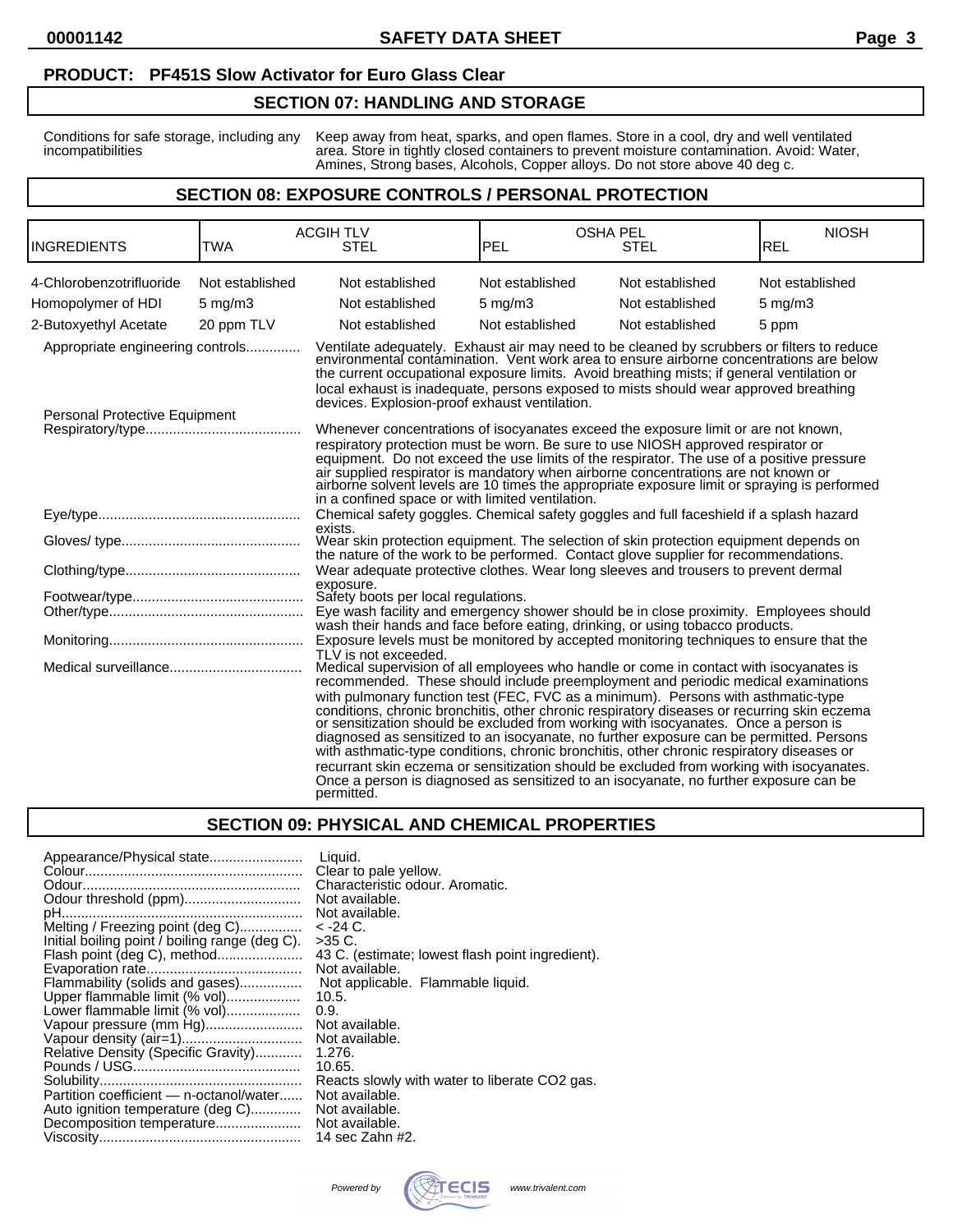**00001142 SAFETY DATA SHEET Page 4**

#### **PRODUCT: PF451S Slow Activator for Euro Glass Clear**

#### **SECTION 09: PHYSICAL AND CHEMICAL PROPERTIES**

| 0.151 |
|-------|
| 0.68  |

lbs/USG; 17.97 g/L.

# **SECTION 10: STABILITY AND REACTIVITY**

|                                                                        | Contact with moisture, other materials that react with isocyanates, or temperatures above<br>177 C, may cause polymerization.                                                                            |
|------------------------------------------------------------------------|----------------------------------------------------------------------------------------------------------------------------------------------------------------------------------------------------------|
| Possibility of hazardous reactions                                     | Stable at normal temperatures and pressures.<br>Contact with moisture, other materials that react with isocyanates, or temperatures above<br>177C, may cause polymerization.                             |
| Conditions to avoid, including static<br>discharge, shock or vibration | Avoid heat, spark, open flames. Electrostatic charge.                                                                                                                                                    |
| Hazardous decomposition products                                       | Water, Amines, Strong bases, Alcohols, Copper alloys. Strong oxidizing agents.<br>No hazardous decomposition products when stored and handled correctly. See<br>hazardous combustion products section 5. |

# **SECTION 11: TOXICOLOGICAL INFORMATION**

| <b>INGREDIENTS</b>                                                              |                                                                                                                                                                                                                                                                                                                                                                                                                                                                                                                                                                                                                                                                                                                                                                                                                 | <b>LC50</b>                                                                                                                                                                                | LD50                                                         |
|---------------------------------------------------------------------------------|-----------------------------------------------------------------------------------------------------------------------------------------------------------------------------------------------------------------------------------------------------------------------------------------------------------------------------------------------------------------------------------------------------------------------------------------------------------------------------------------------------------------------------------------------------------------------------------------------------------------------------------------------------------------------------------------------------------------------------------------------------------------------------------------------------------------|--------------------------------------------------------------------------------------------------------------------------------------------------------------------------------------------|--------------------------------------------------------------|
| 4-Chlorobenzotrifluoride                                                        |                                                                                                                                                                                                                                                                                                                                                                                                                                                                                                                                                                                                                                                                                                                                                                                                                 | 4479 ppm                                                                                                                                                                                   | >6,800 mg/kg (rat oral);<br>>2,700 mg/kg (rabbit dermal)     |
| Homopolymer of HDI                                                              |                                                                                                                                                                                                                                                                                                                                                                                                                                                                                                                                                                                                                                                                                                                                                                                                                 | 390-453 mg/m3 rat 4 hours                                                                                                                                                                  | > 5,000 mg/kg (rat, oral);<br>> 5,000 mg/kg (rabbit, dermal) |
| 2-Butoxyethyl Acetate                                                           |                                                                                                                                                                                                                                                                                                                                                                                                                                                                                                                                                                                                                                                                                                                                                                                                                 | $>$ 450 ppm rat 6h                                                                                                                                                                         | 1,600 mg/kg (rat, oral)<br>1,480 mg/kg (rabbit, dermal)      |
| Symptoms related to the physical, chemical<br>and toxicological characteristics | Eye contact. Skin contact. Inhalation. Skin absorption.                                                                                                                                                                                                                                                                                                                                                                                                                                                                                                                                                                                                                                                                                                                                                         | Hazardous in contact with skin, by ingestion, and by inhalation. Irritating to eyes, skin and                                                                                              |                                                              |
|                                                                                 | be harmful if absorbed through the skin.                                                                                                                                                                                                                                                                                                                                                                                                                                                                                                                                                                                                                                                                                                                                                                        | respiratory system. Ingestion can result in the irritation of the digestive tract. Breathing of<br>high vapour concentrations may cause anesthetic effects and serious health effects. May |                                                              |
|                                                                                 | Reports have associated repeated or prolonged overexposure to solvents with permanent<br>brain and nervous system damage. As a result of previous repeated overexposure or a<br>single large dose, certain individuals develop sensitization which will cause them to react to<br>a later exposure to product at levels well below the exposure limit. Sensitization can be<br>permanent.<br>May be harmful if absorbed through the skin.<br>Isocyanates are known to cause skin and respiratory sensitization in humans. Animal tests<br>have indicated that respiratory sensitization can result from skin contact with diisocyanates.<br>No component of this product present at levels greater than or equal to 0.1% is identified<br>as probable, possible or confirmed human carcinogen by IARC or ACGIH. |                                                                                                                                                                                            |                                                              |
| Sensitizing capability of material                                              |                                                                                                                                                                                                                                                                                                                                                                                                                                                                                                                                                                                                                                                                                                                                                                                                                 |                                                                                                                                                                                            |                                                              |
| Carcinogenicity of material                                                     |                                                                                                                                                                                                                                                                                                                                                                                                                                                                                                                                                                                                                                                                                                                                                                                                                 |                                                                                                                                                                                            |                                                              |
| Specific Target Organ Toxicity                                                  | None known.                                                                                                                                                                                                                                                                                                                                                                                                                                                                                                                                                                                                                                                                                                                                                                                                     | No component of this product present at levels greater than or equal to 0.1%.<br>May cause respiratory irritation. May cause drowsiness or dizziness.                                      |                                                              |

## **SECTION 12: ECOLOGICAL INFORMATION**

Environmental........................................... No product data. Do not allow to enter waters, waste water or soil.

## **SECTION 13: DISPOSAL CONSIDERATIONS**

Information on safe handling for disposal .<br>and methods of disposal, including any<br>contaminated packaging

Information on safe handling for disposal . Dispose of waste in accordance with all applicable Federal, Provincial/State and local and methods of disposal, including any regulations. Empty containers must be handled with care due to product residue.

#### **SECTION 14: TRANSPORT INFORMATION**

|                           | the limited quantity exemption when packaged in containers less than 5 liters.                                                                        |
|---------------------------|-------------------------------------------------------------------------------------------------------------------------------------------------------|
|                           |                                                                                                                                                       |
|                           | the limited quantity exemption when packaged in containers less than 5 liters. Refer to 49CRF 172.101 for additional non-bulk packaging requirements. |
| IATA Classification (Air) | UN1263 - PAINT RELATED MATERIAL - Class 3 - Packing Group III. Limited Quantity.<br>Do not ship by air without checking appropriate IATA regulations. |